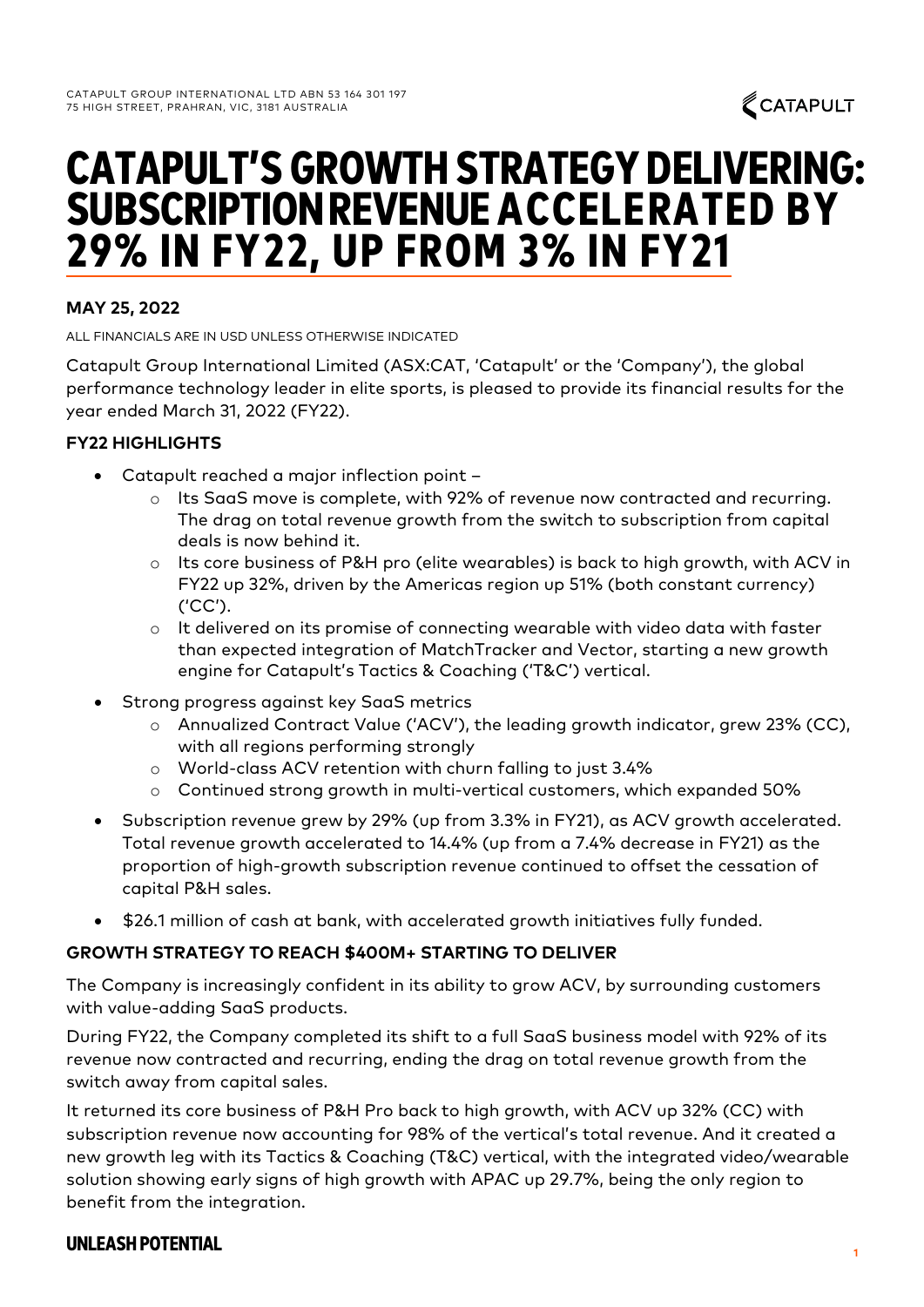ACV growth accelerated to 23% (to \$65.6M) on a constant currency basis. The Company has been focused on growing contracted recurring revenue, and the lead indicator of this progress, and success, is ACV growth.

## **All Regions Deliver Accelerated P&H Growth**

Catapult has accelerated its leadership in Pro athlete monitoring. The Company's leading growth engine, P&H, has doubled its rate of ACV growth in two years, from 16% in FY20 to 32% in FY22 (CC). All regions for P&H performed strongly, with the Americas up 50.6%, APAC up 29.9%, and EMEA up 13.5% (all CC). The Americas' impressive growth was due to new customers and upsells of major NCAA customers. Also in APAC, there was ACV growth via upsells of major customers in the region. There are now approximately 2,000 Pro teams using Catapult's athlete monitoring solution.

## **New Growth Engine (T&C) Launches Ahead of Schedule**

The integration of MatchTracker and Vector was completed ahead of time, within 7 months, and is providing emerging evidence of a second high-ACV growth engine. In APAC, during its key selling season, T&C ACV grew 29.6%. Momentum in other regions was seen in FY22 ahead of key selling seasons with new deals (e.g., NASCAR, eSports, VfB Stuttgart, German FA) won significantly earlier than expected. The video integration positions the EMEA region well entering into FY23 and poised for key selling seasons for soccer and rugby. Global T&C ACV grew by 6.5% in FY22 (CC).

## **Accelerated Cross-Sell, Customer Retention Strategies**

Other SaaS metrics across Catapult's Pro customer base continue to show the value and relevance of Catapult's deeply embedded software solutions. The cross-selling strategy is accelerating; multi-vertical customer growth was 50%, with 69% of additions coming from the adoption of a T&C product (up from 34% in FY21). Average customer duration lengthened slightly to 5.8 years, and ACV Churn dropped an incredible 38% to 3.4%.

## **Opened New Mass Market, ACV Up 303%**

Catapult has seen early success expanding into the mass market, reporting Prosumer ACV growth of 303% (to \$2.4M) in FY22. The "Catapult One" product was soft launched in late H1 FY22 as a subscription-only offering. It is replacing PLAYR and PlayerTek and has generated strong interest from individuals and teams. The growth in ACV is a leading indicator for continued future subscription revenue growth.

## **FINANCIAL SUMMARY – ACCELERATING GROWTH IN SUBSCRIPTION REVENUE**

Subscription revenue grew by 29% (up from 3.3% in FY21), as ACV growth accelerated. Total revenue growth accelerated to 14.4% (up from a 7.4% decrease in FY21) as the proportion of high-growth subscription revenue continued to offset the cessation of capital P&H sales.

The year-on-year change in Underlying EBITDA, Free Cash Flow, and R&D spend were in line with Catapult's stated Accelerated Growth investment in sales, product, and operations to further accelerate ACV growth. The Underlying EBITDA loss was \$5.8M.

Gross margins of 74.5% improved 1% due to the increased proportion of subscription business revenue, whereas the contribution margin was lower at 43.3%, consistent with the additional investment in accelerating ACV growth.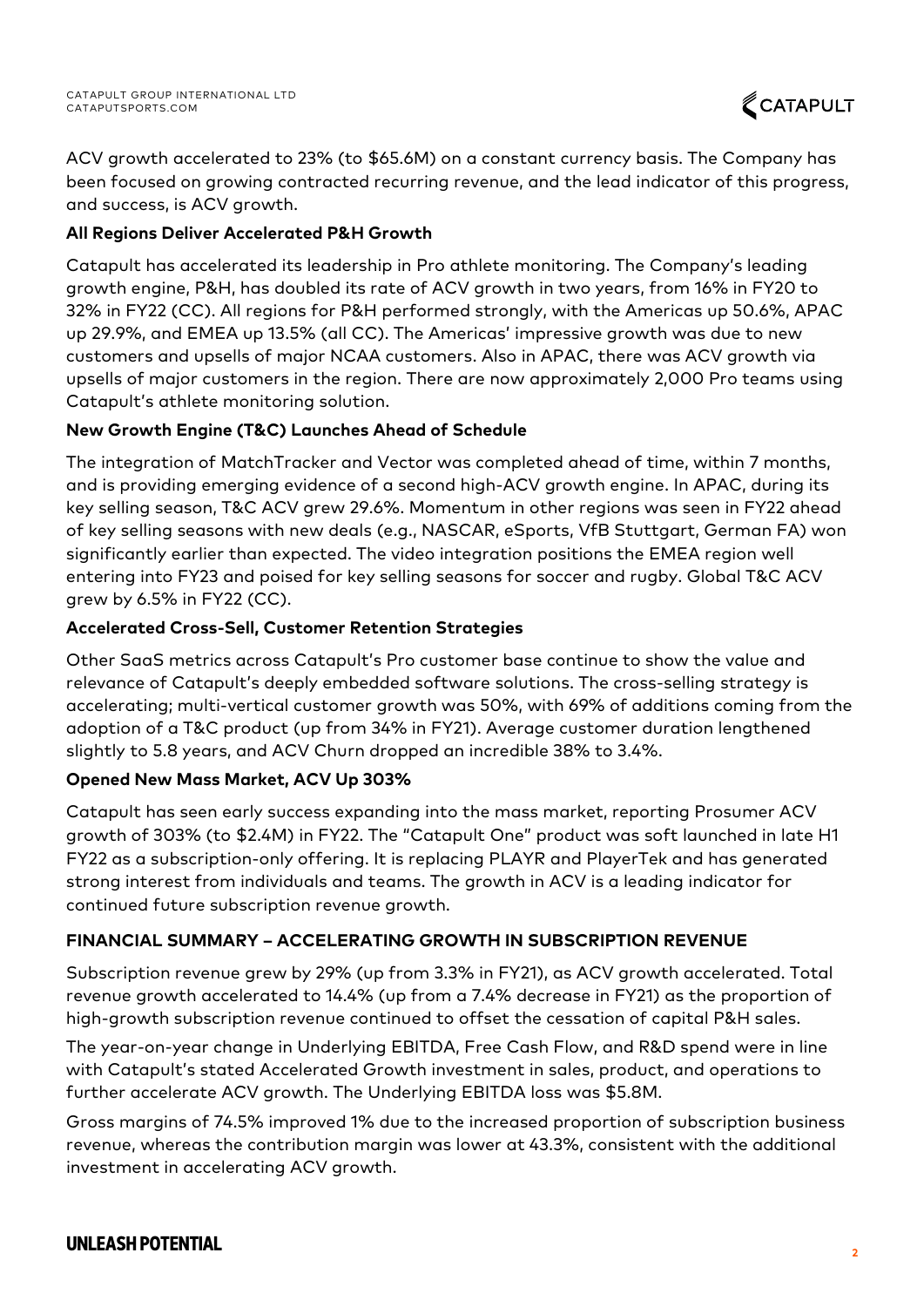Operating cash flow remained positive at \$2.7M despite the significant operating investments undertaken.

## **STRONG FINANCIAL POSITION**

In addition to the strong performance against its key SaaS metrics, the Company is wellpositioned financially, with \$26.1 million of cash at bank as of March 31, 2022. Catapult's Accelerated Growth investments are fully funded, and the Company has previously proven its ability to generate positive EBITDA and free cash flow.

## **OUTLOOK**<sup>1</sup>

The Company is confident that ACV growth will be strong in the short to medium term and expects ACV growth between 20%-25% in FY23, with ACV Churn in the range of 4.5% to 6.0%.

Catapult is confident in its ability to generate strong operating cash flow in the short to long term. Operating cash flow is expected to be positive for FY23.

During FY22 Catapult was subject to increasing supply chain challenges and cost inflation. These are expected to continue at a moderate degree throughout FY23, impacting freight, COGS, wage costs, and inventory sourcing.

Catapult's planned organic investments in FY23 are fully funded.

## **COMMENTS**

Commenting on the results, Catapult's CEO Will Lopes said: "With our transition into a fully-SaaS model, we can better serve our customers around the world and provide them the objective data they need for their athletes and teams. As proof, subscription revenue accelerated dramatically after 12 months of strong ACV growth. With the world reopening post-pandemic, sports are delivering excitement and engagement again. The strong rebound in North America especially, increases our confidence in future ACV growth.

In FY22, the P&H vertical has also delivered high growth, and following our acquisition of SBG, we see new demand for our Tactics & Coaching solutions and are starting a second growth engine for the Company. The new customers we added along with new innovations continue to position us well for capturing demand at all levels of sport."

## **VIDEO PRESENTATION; INVESTOR AND ANALYST BRIEFING**

Catapult advises that it has released a video of Management's presentation of the FY22 results. The video is available for viewing at [youtube.com/watch?v=pSePDHiyyVE](https://www.youtube.com/watch?v=pSePDHiyyVE)

It is strongly recommended that participants view this video prior to the investor teleconference. The teleconference will be held for investors and analysts at 8.30am (Melbourne time) on Thursday May 26, 2022. To pre-register for this teleconference please use the following link: [catapultsports.zoom.us/webinar/register/WN\\_nsQjUyVTTtKeJGo7V19IRw](https://catapultsports.zoom.us/webinar/register/WN_nsQjUyVTTtKeJGo7V19IRw)

Registered participants will receive a calendar invite and meeting link (and dial-in number, if required) which is to be used when connecting into the call.

 $^1$  This section contains forward looking statements including plans and objectives. Do not place undue reliance on them as actual results may differ, and may do so materially. They reflect Catapult's views as at the time made, are not guarantees of future performance and are subject to uncertainties and risks, such as those described in Catapult's most recent financial report. Subject to law, Catapult assumes no obligation to update, review or revise any information in this section.